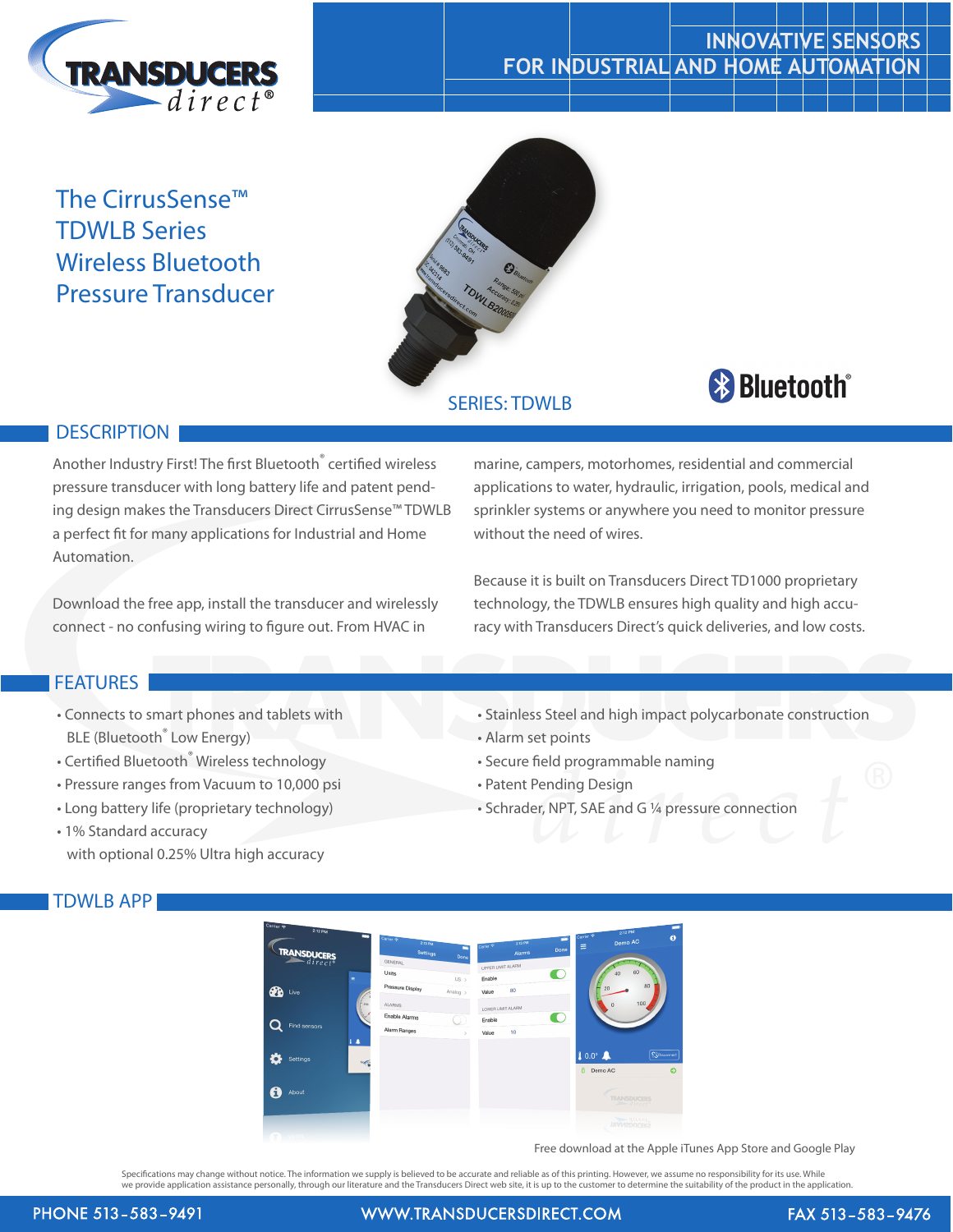

## **INNOVATIVE SENSORS FOR INDUSTRIAL AND HOME AUTOMATION**

TDWLB Overall Description

#### DRAWING



NAME SIGNATURE

### REGULATORY COMPLIANCE

ated in a commercial environment. This equipment generates, uses, and can radiate radio frequency energy and, if not installed<br>and used in accordance with the instruction manual, may cause harmful interference to radio com This equipment has been tested and found to comply with the limits for a Class A digital device pusuant to part 15 of the FCC Rules. These limits are designed to provide reasonable protection against harmful interference when the equipment is operand used in accordance with the instruction manual, may cause harmful interference to radio communications. Operation of this equipment in a residential area is likely to cause harmful interference in which case the user will be required to correct the interference at his own expense.

Changes or modifications not expressly approved by Transducers Direct could void the user's authority to operate the equipment. FCC ID: 2ACGE-TDWLB.

This device complies with Industry Canada licence-exempt RSS standard(s). Operation is subject to the following two conditions: (1) this device may not cause interference, and (2) this device must accept any interference, including interference that may cause undesired operation of the device.

Le présent appareil est conforme aux CNR d'Industrie Canada applicables aux appareils radio exempts de licence. L'exploitation est autorisée aux deux conditions suivantes : (1) l'appareil ne doit pas produire de brouillage, et (2) l'appareil doit accepter tout brouillage radioélectrique subi, même si le brouillage est susceptible d'en compromettre le fonctionnement. IC: 12056A-TDWLB